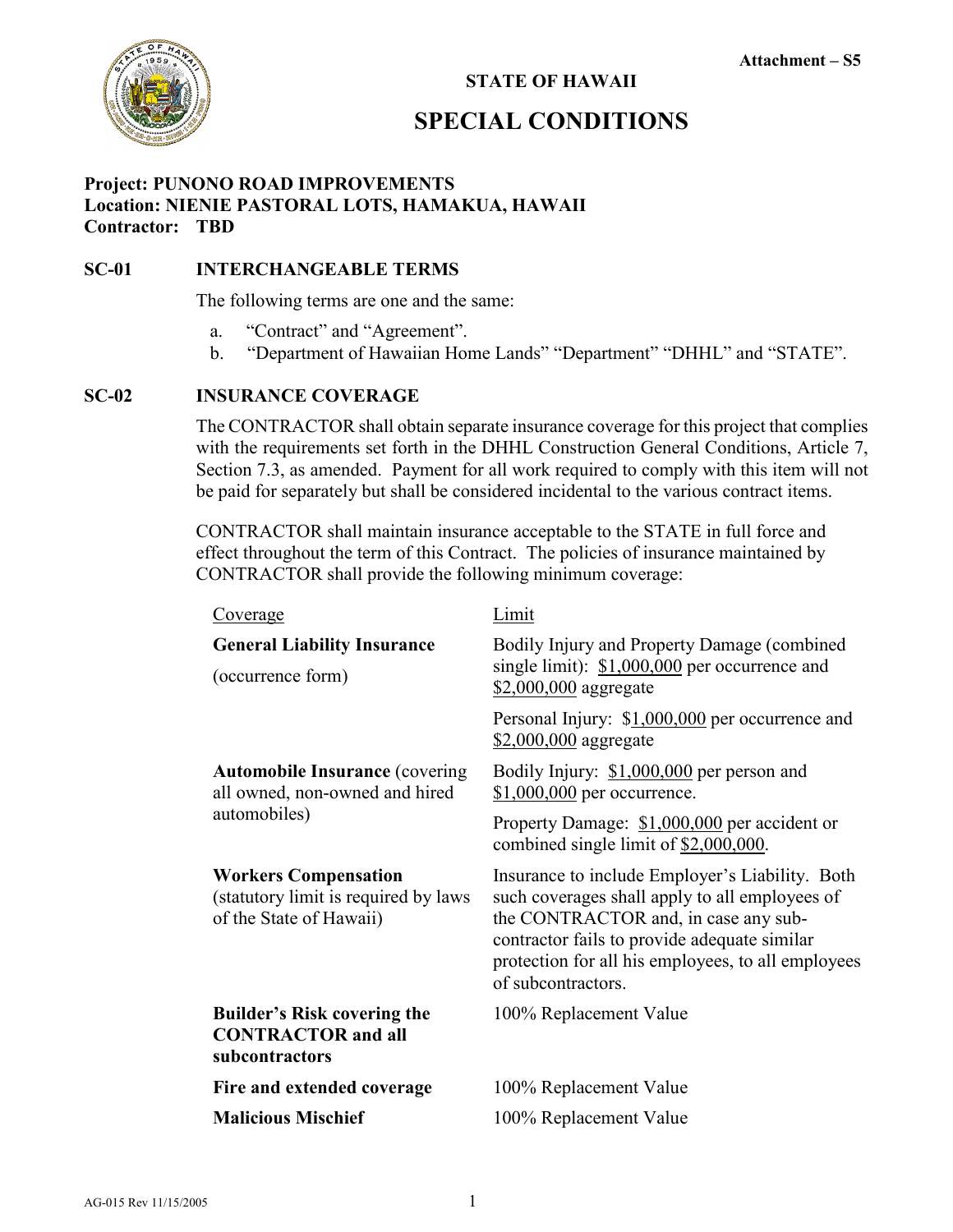

**Flood Insurance**, if applicable Maximum Coverage available

- a. The State of Hawaii, Department of Hawaiian Home Lands, its elected and appointed officials, officers, employees, and agents shall be named as additional insured with respect to operations, services or products provided to the State of Hawaii. CONTRACTOR agrees to provide to the DHHL, before the effective date of the Contract, certificate(s) of insurance necessary to evidence compliance with insurance provisions of this Contract. CONTRACTOR shall keep such insurance in effect and the certificate(s) on deposit with DHHL during the entire term of this Contract. Upon request by the STATE, CONTRACTOR shall furnish a copy of the policy or policies.
- b. Failure of CONTRACTOR to provide and keep in force such insurance shall be regarded as a material default under this Contract. The STATE shall be entitled to exercise any or all of the remedies provided in this Contract for default of CONTRACTOR.
- c. The procuring of such required policy or policies of insurance shall not be construed to limit CONTRACTOR's liability under this Contract or to fulfill the indemnification provisions and requirements of this Contract. Notwithstanding said policy or policies of insurance, CONTRACTOR shall be obliged for the full and total amount of any damage, injury, or loss caused by negligence or neglect connected with this Contract.
- d. CONTRACTOR shall immediately provide written notice to the contracting department or agency should any of the insurance policies evidenced on its Certificate of Insurance form be cancelled, limited in scope, or not renewed upon expiration.
- e. DHHL is a self insured State agency. CONTRACTOR's insurance shall be primary. Any insurance maintained by the State of Hawaii shall apply in excess of, and shall not contribute with, insurance provided by CONTRACTOR.
- f. The CONTRACTOR shall require all subcontractors to have in full force and effect the same insurance coverage as required of the CONTRACTOR. Such insurance shall name the State of Hawaii, Department of Hawaiian Home Lands, its elected and appointed officials, officers, employees, and agents as additional insured with respect to operations, services or products provided to the State of Hawaii. The CONTRACTOR shall be responsible to enforce its subcontractors' compliance with these insurance requirements and CONTRACTOR shall, upon request, provide the STATE a copy of the policy or policies of insurance for any subcontractor.

#### **SC-03 COMPLETION SCHEDULE AND LIQUIDATED DAMAGES**

The CONTRACTOR shall complete all work as specified or indicated in the Contract Documents on or before NINETY calendar days after receiving written Notice to Proceed, subject to extensions, as may be granted.

In case of failure on the part of the CONTRACTOR to complete the work within the time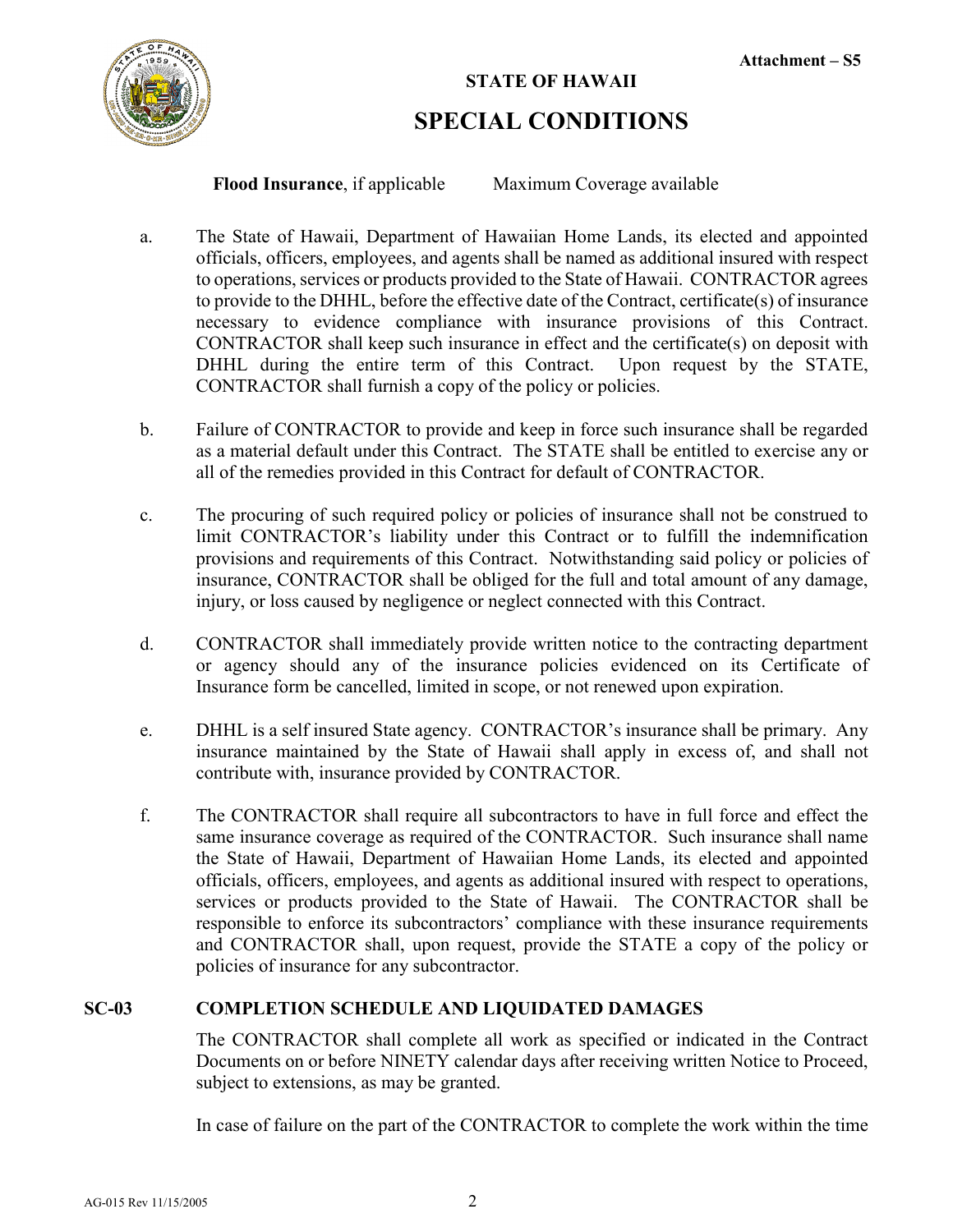

#### **STATE OF HAWAII**

## **SPECIAL CONDITIONS**

specified, the CONTRACTOR shall pay to DHHL as liquidated damages, and not as a penalty, \$1,000.00 per calendar day for each day that the project, in its entirety, remains incomplete.

#### **SC-04 PROCESS THROUGH DHHL**

Any and all submittals, reports, requests, claims and notices under the contract shall be processed through Land Development Division Project Manager, at Hale Kalanianaole, 91- 5420 Kapolei Parkway, Kapolei, Hawaii 96707.

#### **SC-05 SURVEYING SERVICES**

Any surveying services required shall be the responsibility of the contractor and considered incidental to the scope of work under this contract and therefore covered under the terms of this contract. No separate payment shall be made.

Upon completion, the Contractor shall prepare an as-built plan for the project site in which the finished grades are certified by a Registered Land Surveyor. Six (6) copies of the asbuilt plan shall be submitted to the Construction Manager and Engineer. The cost of the as-built plan shall be incidental to the contract. No separate payment shall be made.

#### **SC-06 ALLOWANCES**

The proposal may contain payment items designated as allowances. Funds listed in allowance items are to be spent at the direction of DHHL. The allowance is an estimate only and is subject to increase or decrease depending on the actual cost of the item. The funds are for the direct costs of an item and all pricing, submittal and review, overhead, installation, profit, insurance, surety, processing of the issuance of checks for payment to other parties, and all other costs will be included. No payment will be made for incidental costs.

Allowances specifically set aside for construction work and materials will be negotiated when the scope of work is determined. Any unspent allowance costs will be deducted from the contract by change order prior to final payment.

#### **SC-07 PERMITS AND FEES**

Contractor shall apply and pay for all permits and inspection fees as required by all governmental agencies having jurisdiction over this project.

#### **SC-08 COORDINATION WITH OTHER PARTIES**

The CONTRACTOR shall coordinate all the necessary work for temporary utility services, permanent service and appurtenances with the appropriate agencies, including but not limited to the West Hawaii District Office and the County of Hawaii.

#### **SC-09 CONTRACTOR'S LICENSING**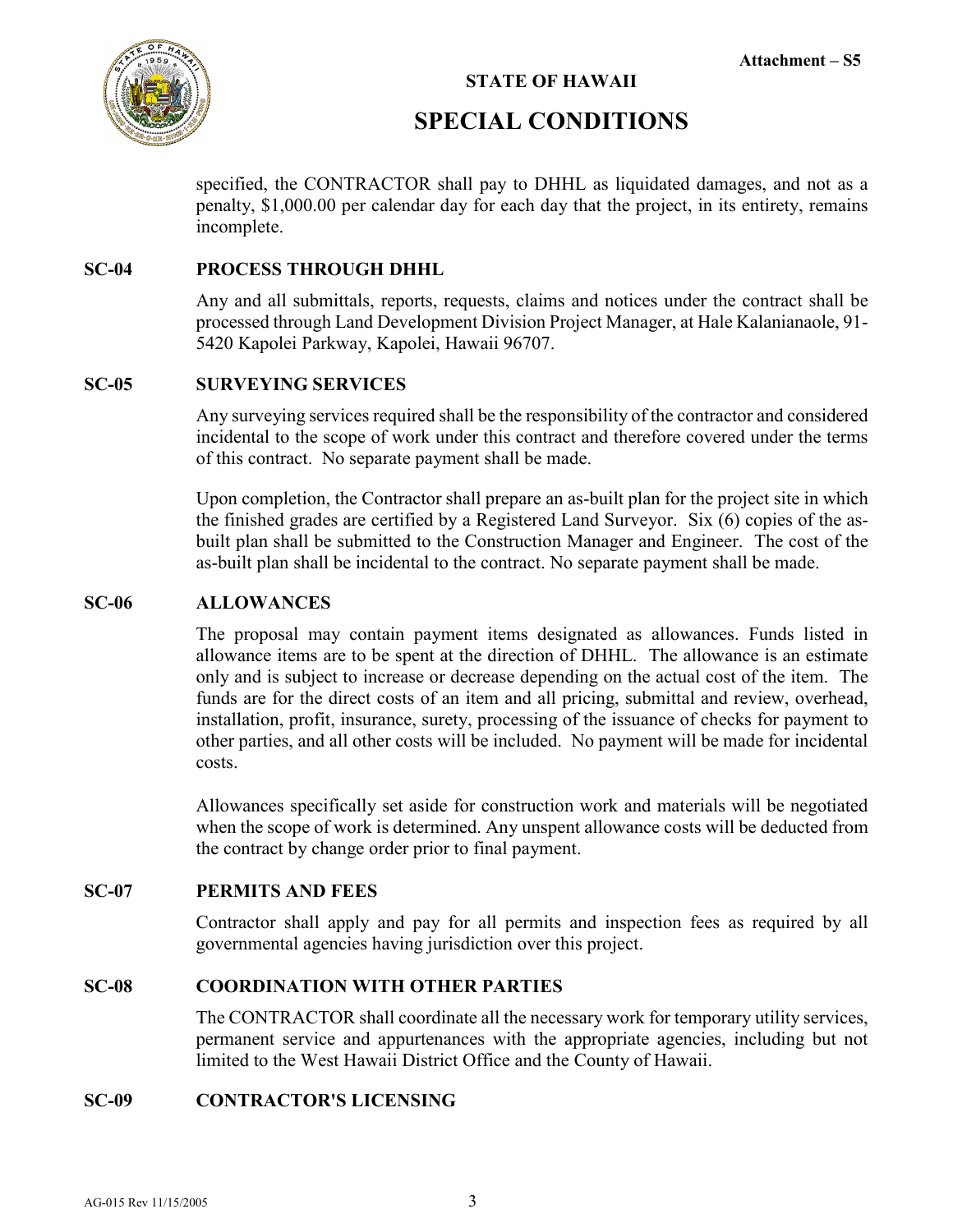

#### **Attachment – S5**

#### **STATE OF HAWAII**

## **SPECIAL CONDITIONS**

It is the CONTRACTOR's sole responsibility to review the requirements of this project and determine the appropriate contractor's licenses that are required to complete the project. If the CONTRACTOR does not hold all of the licenses required to perform a particular item of work on this project with its own workers, when bidding, he must list subcontractors that hold the appropriate licenses in its proposal.

#### **SC-10 WATER CHARGES AND REQUIREMENTS**

The CONTRACTOR shall be solely responsible for obtaining water to meet any requirements of the contract. Unless otherwise indicated or provided for, any work, costs, charges and fees necessary to obtain water for this contract shall not be paid for separately but shall be considered incidental to the various contract items; no separate or additional payment will be made therefore.

#### **SC-11 SOIL AND DUST CONTROL**

To control the dust during construction, the CONTRACTOR shall have an adequate supply of water for dust control and if necessary, moisture conditioning of fill material at all times. The CONTRACTOR shall institute an erosion control program and dust control program to minimize soil erosion and wind erosion and airborne fugitive dust nuisance, respectively for the entire duration of this project.

#### **SC-12 FINAL INSPECTION**

Throughout the construction period, the work may be subject to periodic inspection by the Department, designated Construction Inspector, the County of **Exercise**, Department of **a contract and other applicable government agencies.** Once work has been satisfactorily completed, the County, accompanied by the Department and Construction Inspector, will make the final inspection of the work to determine whether all work has been done in complete compliance with the requirements of the plans and these specifications.

The CONTRACTOR shall therefore schedule the final inspection with the County of **Example 1** Department of **Example 2** and notify the Department's Project Manager one week prior to said inspection.

Neither the scheduling nor the conduct of the aforementioned final inspection shall be deemed a waiver of the Department's right to subsequently require CONTRACTOR to complete all unfinished or defective work to the satisfaction of the Department.

#### **SC-13 GENERAL CONDITIONS**

In the event of conflicts and/or discrepancies, the DHHL Construction General Conditions shall govern over Form AG-008, 103D General Conditions (eff. 10/17/13)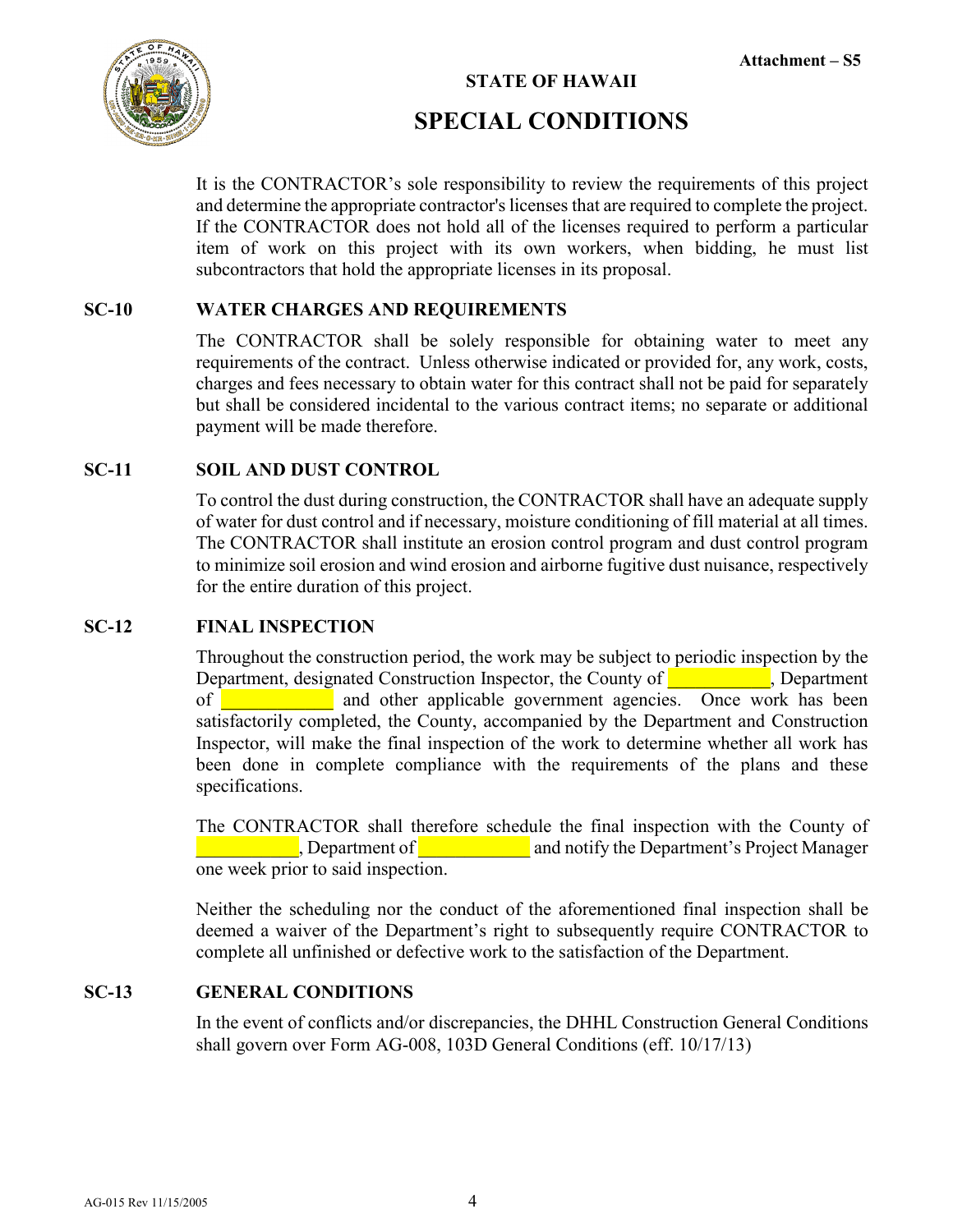

#### **SC-14 CAMPAIGN CONTRIBUTIONS BY STATE AND COUNTY CONTRACTORS**

Contractors are hereby notified of the applicability of Section 11-355, HRS, which states that campaign contributions from specified State or County government contractors during the term of the contract if the contractors are paid with funds appropriated by a legislative body.

#### **SPECIAL CONDITIONS 01-14 (APPROVED BY AG) SHOULD BE INCLUDED IN ALL IFB DOCS. PROJECT SPECIFIC SPECIAL CONDITIONS SHOULD BEGIN AT SC-15.**

#### **Examples of Special Conditions included in other IFB's:**

#### **SC- CONTRACTOR'S DAILY REPORT**

The Contractor shall submit a daily report electronically, for DHHL review. The report shall include:

- 1. Date
- 2. Weather
- 3. Activity at the site for the Contractor
	- a. Labor who and what classification, i.e., carpenter, laborer, supervisor, etc.
	- b. Equipment
	- c. Materials delivered
	- d. Work performed (photos)
- 4. Activity at the site for subcontractors
	- a. Labor who and what classification, i.e., carpenter, laborer, supervisor, etc.
	- b. Equipment
	- c. Materials delivered
	- d. Work performed (photos)
- 5. Visitors to the site DHHL, Construction Manager, Inspectors, etc.
- 6. Problems or Questions (including suggested resolutions, if any)
- 7. Safety report status
- 8. Quality control report status

#### **SC- APPRENTICESHIP AGREEMENT PREFERENCE – CONTRACTOR'S RESPONSIBILITY** [include if preference was applied in bid]

- 1. For the duration of the contract awarded utilizing the Hawai'i Apprenticeship Preference, the CONTRACTOR shall certify each month that work is being conducted on the project, that it continues to be a participant in the relevant apprenticeship program for each trade it employs.
- 2. Monthly certification shall be made on *MONTHLY REPORT OF CONTRACTOR'S PARTICIPATION IN APPROVED APPRENTICESHIP PROGRAM UNDER ACT 17*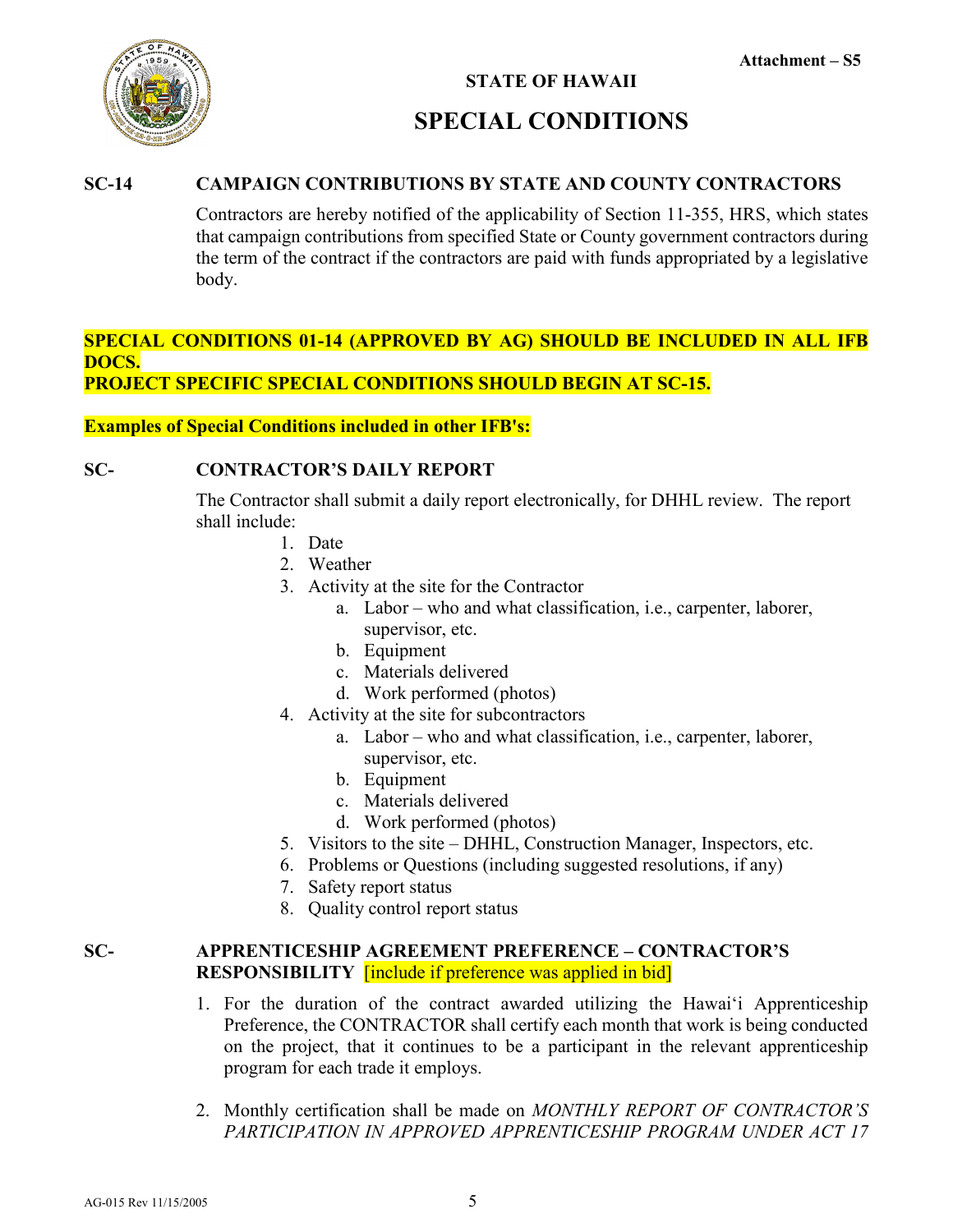#### **Attachment – S5**



#### **STATE OF HAWAII**

## **SPECIAL CONDITIONS**

*(Monthly Certification Form 2)* prepared and made available by the DLIR. *Monthly Certification Form 2* shall be a signed original by the respective apprenticeship program sponsor's authorized official, and submitted by the Contractor with its monthly payment requests. *Monthly Certification Form 2* is available on the DLIR website at: <http://hawaii.gov/labor/wdd>

- 3. Should the Contractor fail or refuse to submit its monthly certification forms, or at any time during the construction of the project, cease to be a party to a registered apprenticeship agreement for each apprenticeable trade the Contractor employs, the Contractor will be subject to the following sanctions:
	- a. Withholding of the requested payment until the required form(s) are submitted;
	- b. Temporary or permanent cessation of work on the project, without recourse to breach of contract claims by the Contractor; provided the DHHL shall be entitled to restitution for nonperformance or liquidated damages claims; or
	- c. Proceed to debar pursuant to HRS §103D-702.
- 4. If events such as "acts of God," acts of a public enemy, acts of the State or any other governmental body in its sovereign or contractual capacity, fires, floods, epidemics, freight embargoes, unusually severe weather, or strikes or other labor disputes prevent the Contractor from submitting the certification forms, the Contractor shall not be penalized as provided herein, provided the Contractor completely and expeditiously complies with the certification process when the event is over.

#### **SC- ARCHAEOLOGICAL REPORT**

An Archaeological Field Inspection Report of the project area was completed and no archaeological sites were found within the project limits. The CONTRACTOR should be aware that archaeological sites may be encountered during the construction of this project. If the CONTRACTOR encounters a potential archaeological site during construction, he shall immediately cease all operations in the area and contact the Engineer.

A copy of the archaeological field inspection report, dated December 4, 2009 is attached. CONTRACTOR shall comply with the recommendations in the report as part of the construction method.

#### **SC- INADVERTENT DISCOVERY OF HUMAN BURIALS**

Although not expected, in the event human burials are inadvertently discovered, the CONTRACTOR shall immediately stop work in the vicinity of the burial and contact the following parties and agencies immediately: State Historic Preservation Division, DHHL, Office of Hawaiian Affairs and the Maui - Lanai Islands Burial Council.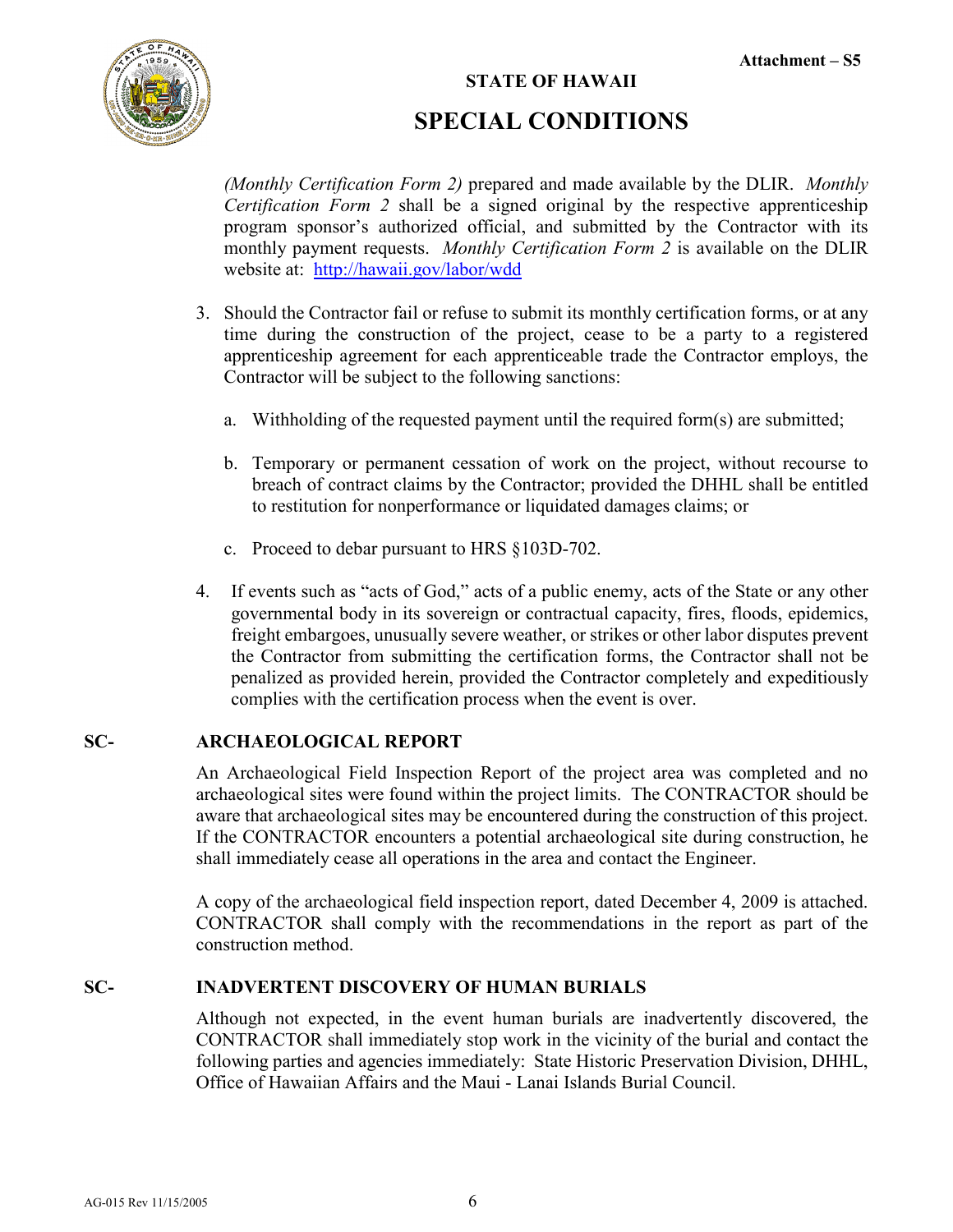

**STATE OF HAWAII**

## **SPECIAL CONDITIONS**

DHHL shall provide the CONTRACTOR with a Supplemental Agreement for additional time added to the CONTRACTOR's performance schedule for the mitigation of any inadvertent discovery of human remains.

#### **SC- CERTIFICATION**

The CONTRACTOR and CONTRACTOR's Hawaii Licensed Professional Land Surveyor shall jointly certify the finish elevation of the new well head and concrete slab referenced to mean sea level.

#### **SC- GEOTECHNICAL ENGINEER**

The services of a geotechnical engineering firm are not anticipated; however, the CONTRACTOR may engage the services of a geotechnical consultant at its own cost. Any geotechnical costs shall be incidental to the contract. No separate payment shall be made.

#### **SC- FIRE PREVENTION PLAN**

The site is dry and subject to fires. As such, the CONTRACTOR shall prepare a Comprehensive Fire Prevention Plan, post the regulations clearly at the site and enforce the plan.

#### **SC- FIELD OFFICE**

A field office for exclusive use of DHHL personnel or their representatives is not required. CONTRACTOR may provide a field office at their own expense.

#### **SC- WATER SYSTEM SPECIFICATIONS**

The "WATER SYSTEM STANDARDS," State of Hawaii, dated 2002, and all subsequent amendments and additions, are by reference incorporated herein and made a part of these contract documents. The work embraced herein shall be performed by the CONTRACTOR in accordance with the "WATER SYSTEM STANDARDS," and the various sections of the Special Conditions.

The term "Water System Standards" used in these contract documents refers to the "WATER SYSTEM STANDARDS" State of Hawaii, dated 2002, and all subsequent amendments and additions.

#### **SC- CONTINGENT ITEMS**

Depending upon the site and soil conditions, and other factors, the Project Manager may decide to delete the contingent items in its entirety. A Change Order may be issued to delete the work and the contract amount shall be reduced by subtracting the entire corresponding bid amount. If part of the work is done, or if the work exceeds the estimated quantities, payment shall be made on the actual number of units incorporated in the work at the unit price bid.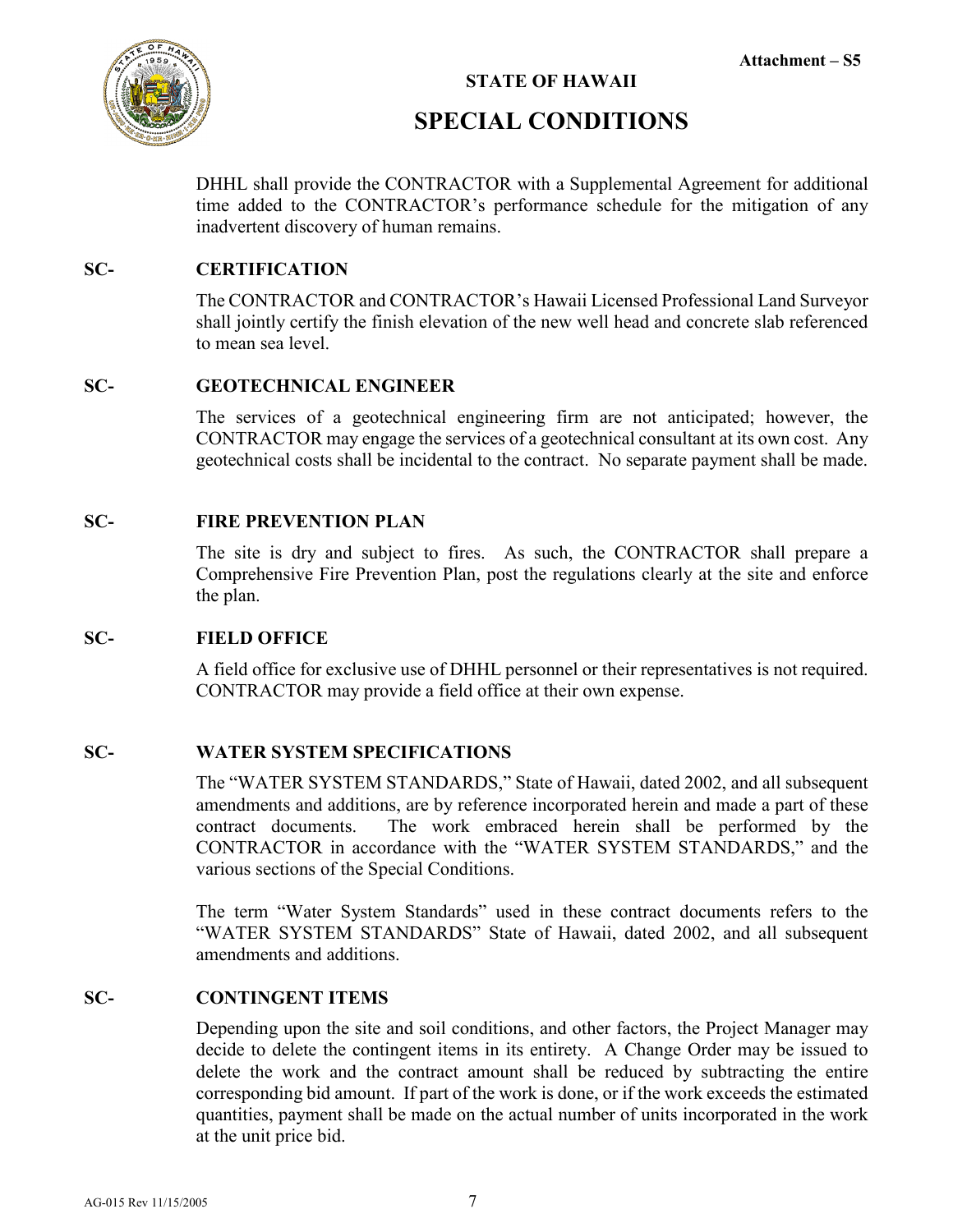



#### **SC- EARTHWORK QUANTITIES**

Prior to any grading operations, the Contractor shall submit to the Engineer a list of estimated quantities for excavation and embankment. The Contractor shall also estimate a reasonable percentage for loss/shrinkage and percentage of unsuitable excavated materials. The percentages shall be updated as the grading work progresses. The CONTRACTOR is responsible for disposal of all excavated material offsite. Borrow material shall not be imported until all excavation work is completed and authorized by the Project Manager.

#### **SC- CONSTRUCTION YARD AND RIGHT-OF-ENTRY**

Contractor's staging area may be located along side of road, as approved by the Project Manager. Should the staging area measure more than 1 acre, the Contractor will be responsible to apply for and obtain a National General Permit Coverage (NGPC) for Stormwater Associated with Construction Activities from the State Department of Health, Clean Water Branch, including associated fees, before starting any work.

Access to the project site will be from Punono Road.

#### **SC- COUNTY OF MAUI INSPECTION**

All work within the proposed well site and any County maintained easements and roadways shall be inspected and approved by the applicable agencies of the County of Maui. The CONTRACTOR shall make arrangements directly with the appropriate agencies to arrange for inspection of work. All work and/or fees necessary to comply with this item shall be considered incidental to the various contract items. No separate payment shall be made.

#### **SC- STATE GENERAL EXCISE TAX**

This project is not exempt from the State of Hawaii General Excise Tax. The CONTRACTOR's prices shall include the General Excise Tax for all work.

#### **SC- FINAL SETTLEMENT OF CONTRACT**

The following shall be made additional conditions of compliance with DHHL Construction General Condition 7.33:

- 1. The contractor shall coordinate with all government agencies and utility companies on behalf of DHHL to obtain letter(s) from each respective government agency or utility company indicating that acceptance of the contract work for the project has been granted to DHHL. Copies of the letters shall be submitted to DHHL.
- 2. Signature, execution, and return of the "Record Drawing" Title tracings.

Payment for all work required to comply with the above items will not be paid for separately but shall be considered incidental to the various contract items.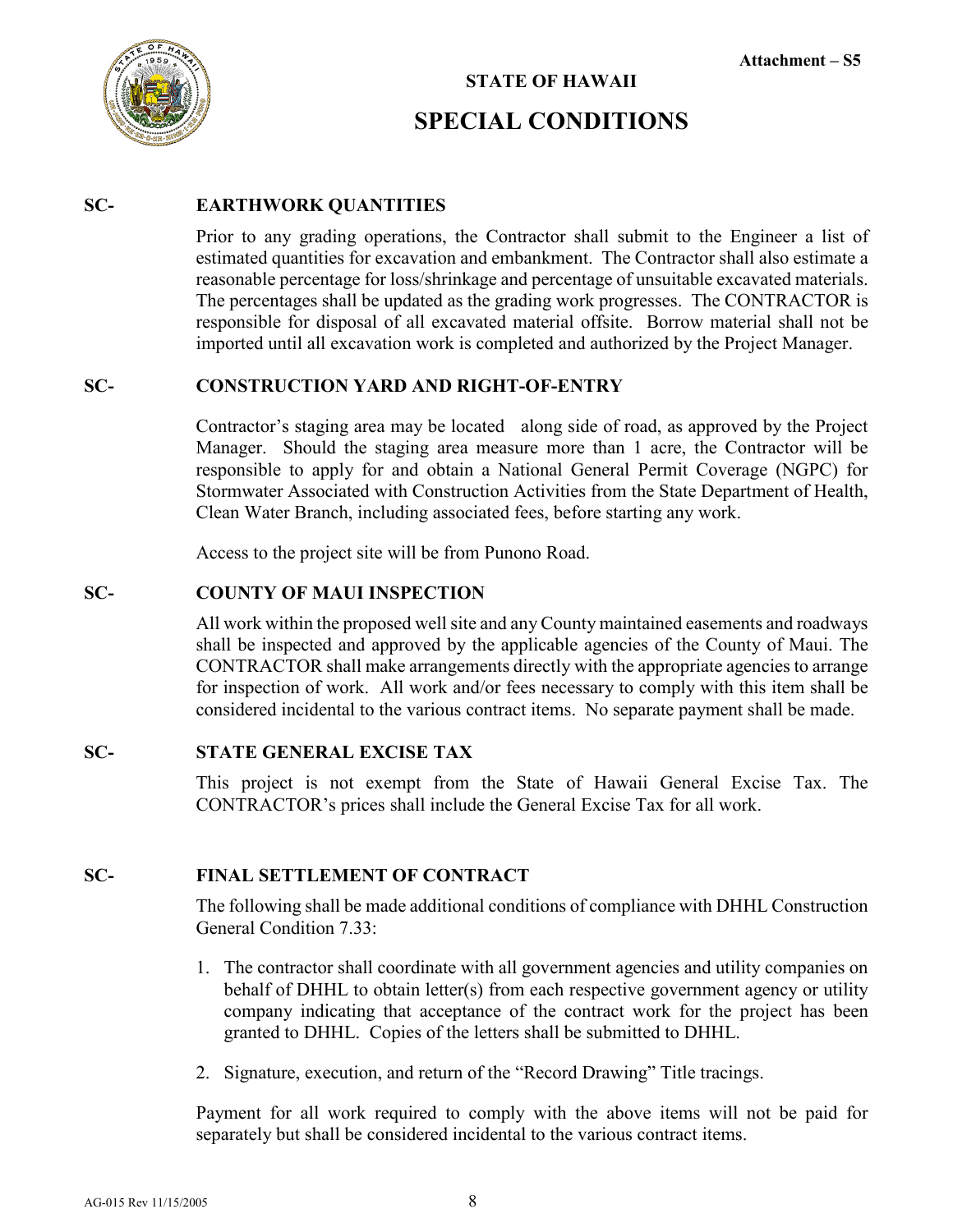

#### [The following are **required** when Federal funds NAHASDA, USDA-RD, etc. are used.]

#### **SC- Equal Employment Opportunity**

For federally assisted construction contracts, during the performance of this contract, the contractor agrees as follows:

(1) The contractor will not discriminate against any employee or applicant for employment because of race, color, religion, sex, sexual orientation, gender identity, or national origin. The contractor will take affirmative action to ensure that applicants are employed, and that employees are treated during employment without regard to their race, color, religion, sex, sexual orientation, gender identity, or national origin. Such action shall include, but not be limited to the following: Employment, upgrading, demotion, or transfer' recruitment or recruitment advertising; layoff or termination; rates of pay or other forms of compensation; and selection for training, including apprenticeship. The contractor agrees to post in conspicuous places, available to employees and applicants for employment, notices to be provided setting forth the provisions of this nondiscrimination clause.

(2) The contractor will, in all solicitations or advertisements for employees placed by or on behalf of the contractor, state that all qualified applicants will receive considerations for employment without regard to race, color, religion, sex, sexual orientation, gender identity, or national origin.

(3) The contractor will not discharge or in any other manner discriminate against any employee or applicant for employment because such employee or applicant has inquired about, discussed, or disclosed the compensation of the employee or applicant or another employee or applicant. This provision shall not apply to instances in which an employee who has access to the compensation information of other employees or applicants as a part of such employee's essential job functions discloses the compensation of such other employees or applicants to individuals who do not otherwise have access to such information, unless such disclosure is in response to a formal complaint or charge, in furtherance of an investigation, proceeding, hearing, or action, including an investigation conducted by the employer, or is consistent with the contractor's legal duty to furnish information.

(4) The contractor will send to each labor union or representative of workers with which he has a collective bargaining agreement or other contract or understanding, a notice to be provided advising the said labor union or workers' representatives of the contractor's commitments under this section, and shall post copies of the notice in conspicuous places available to employees and applicants for employment.

(5) The contractor will comply with all provisions of Executive Order 11246 of September 24, 1965, and of the rules, regulations, and relevant orders of the Secretary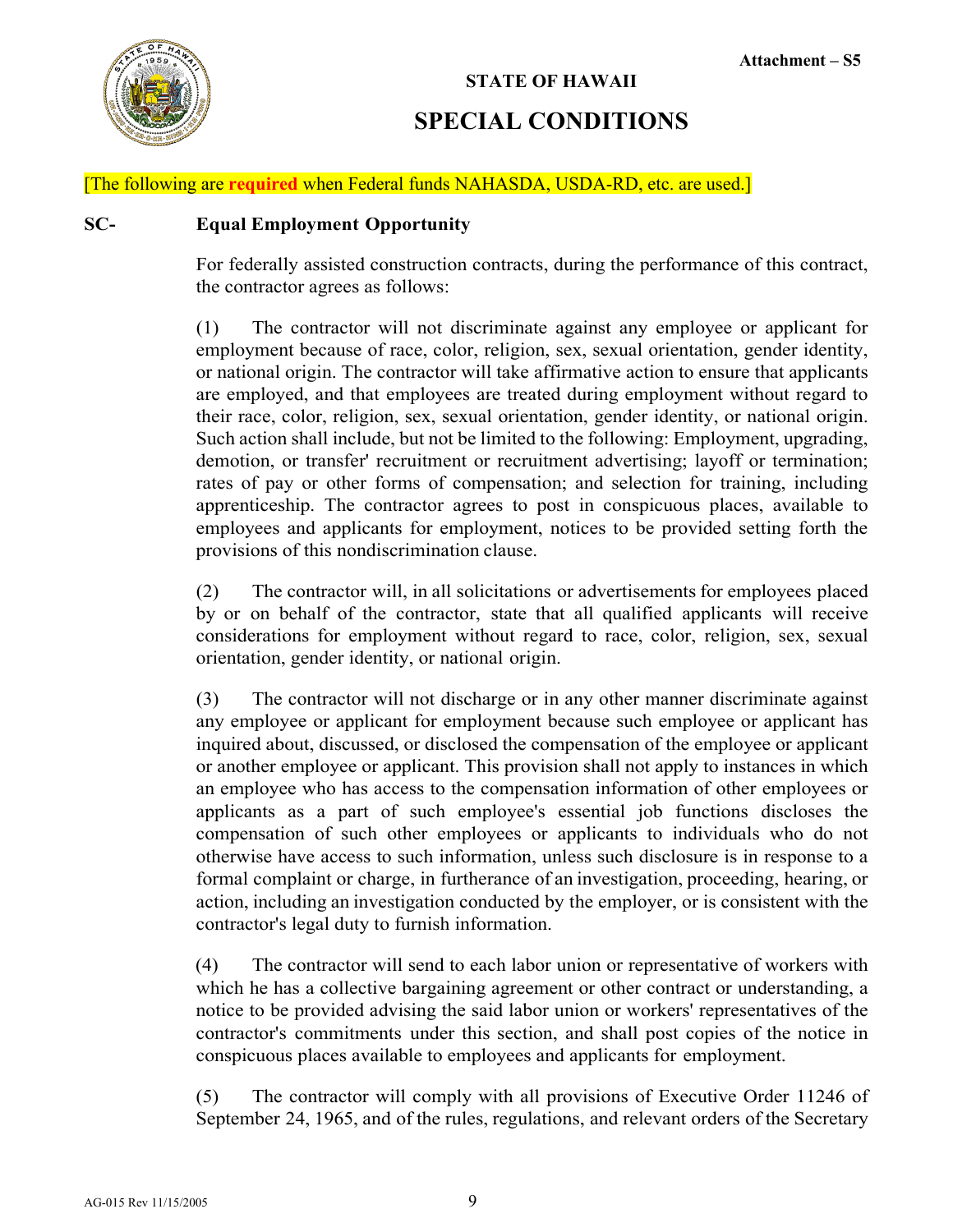



of Labor.

(6) The contractor will furnish all information and reports required by Executive Order 11246 of September 24, 1965, and by rules, regulations, and orders of the Secretary of Labor, or pursuant thereto, and will permit access to his books, records, and accounts by the administering agency and the Secretary of Labor for purposes of investigation to ascertain compliance with such rules, regulations, and orders.

(7) In the event of the contractor's noncompliance with the nondiscrimination clauses of this contract or with any of the said rules, regulations, or orders, this contract may be canceled, terminated, or suspended in whole or in part and the contractor may be declared ineligible for further Government contracts or federally assisted construction contracts in accordance with procedures authorized in Executive Order 11246 of September 24, 1965, and such other sanctions may be imposed and remedies invoked as provided in Executive Order 11246 of September 24, 1965, or by rule, regulation, or order of the Secretary of Labor, or as otherwise provided by law.

(8) The contractor will include the portion of the sentence immediately preceding paragraph (1) and the provisions of paragraphs (1) through (8) in every subcontract or purchase order unless exempted by rules, regulations, or orders of the Secretary of Labor issued pursuant to section 204 of Executive Order 11246 of September 24, 1965, so that such provisions will be binding upon each subcontractor or vendor. The contractor will take such action with respect to any subcontract or purchase order as the administering agency may direct as a means of enforcing such provisions, including sanctions for noncompliance: Provided, however, That in the event a contractor becomes involved in, or is threatened with, litigation with a subcontractor or vendor as a result of such direction by the administering agency, the contractor may request the United States to enter into such litigation to protect the interests of the United States.

#### **SC - CONTRACT WORK HOURS AND SAFETY STANDARDS ACT.**

For contracts in excess of \$100,000 that involve the employment of mechanics or laborers, Contractor shall comply with 40 U.S.C. 3702 and 3704, as supplemented by Department of Labor regulations (29 CFR part 5).

#### **SC - CLEAN AIR ACT AND THE FEDERAL WATER POLLUTION CONTROL ACT.**

For contracts in excess of \$150,000, Contractor shall comply with all applicable standards, orders or regulations issued pursuant to the Clean Air Act (42 U.S.C.